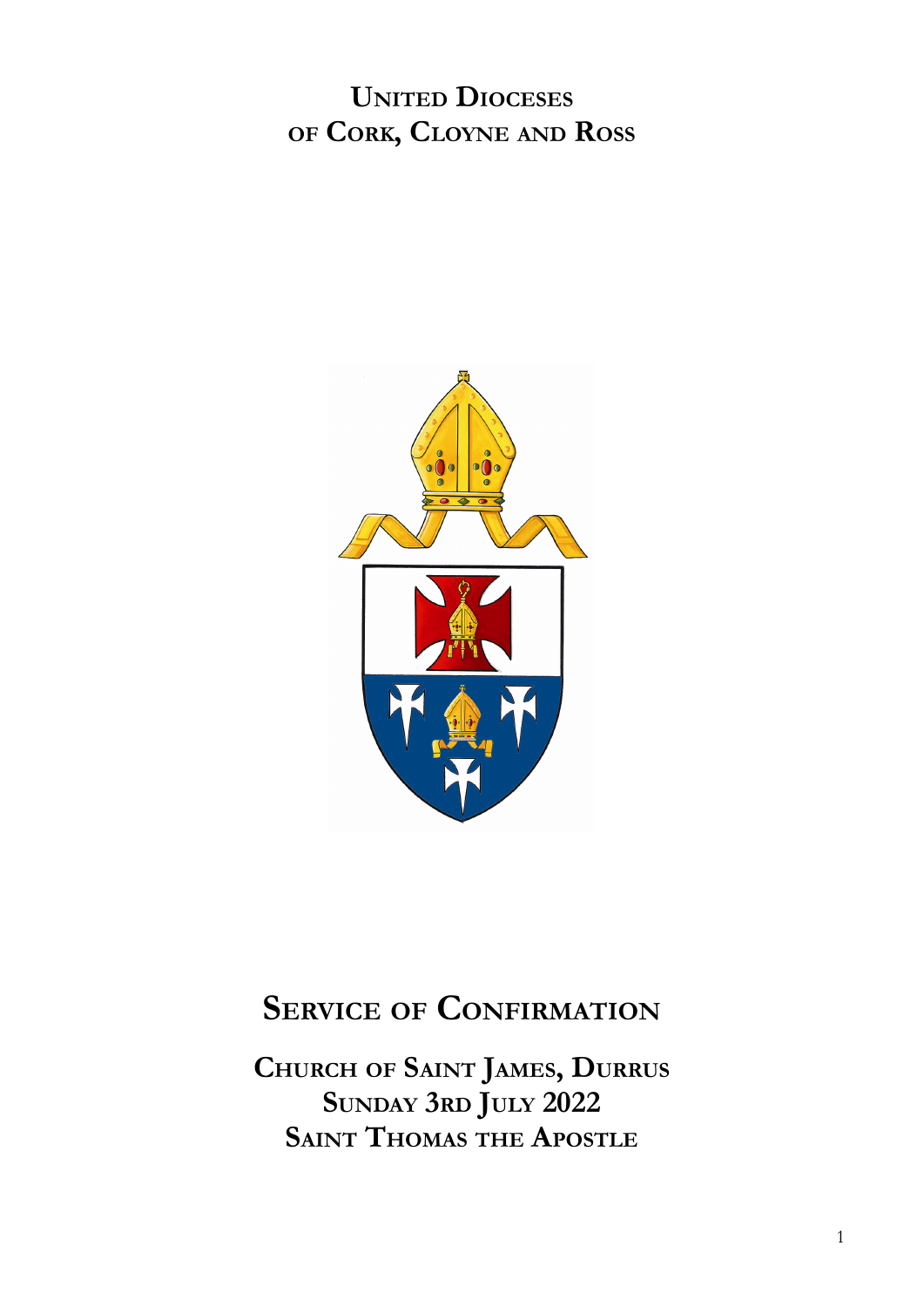# **THE GATHERING OF GOD'<sup>S</sup> PEOPLE**

#### *The Bishop greets the people:*

Blessed be God, Father, Son and Holy Spirit. **Blessed be his kingdom, now and forever. Amen.**

There is one body and one spirit. **There is one hope to which we were called;** one Lord, one faith, one baptism, **one God and Father of all.**

Peace be with you **and also with you.**

*The Bishop introduces the service. Then, all stand to sing*

#### **HYMN 295**

Come, gracious Spirit, heavenly Dove, with light and comfort from above; be thou our guardian, thou our guide; o'er every thought and step preside.

The light of truth to us display, and make us know and choose thy way; plant holy fear in every heart, that we from God may ne'er depart.

Lead us to Christ, the living Way, nor let us from his pastures stray; lead us to holiness, the road that we must take to dwell with God.

Lead us to heaven, that we may share fullness of joy for ever there; lead us to God, our final rest, to be with him for ever blest.

*Simon Browne* (1680-1732)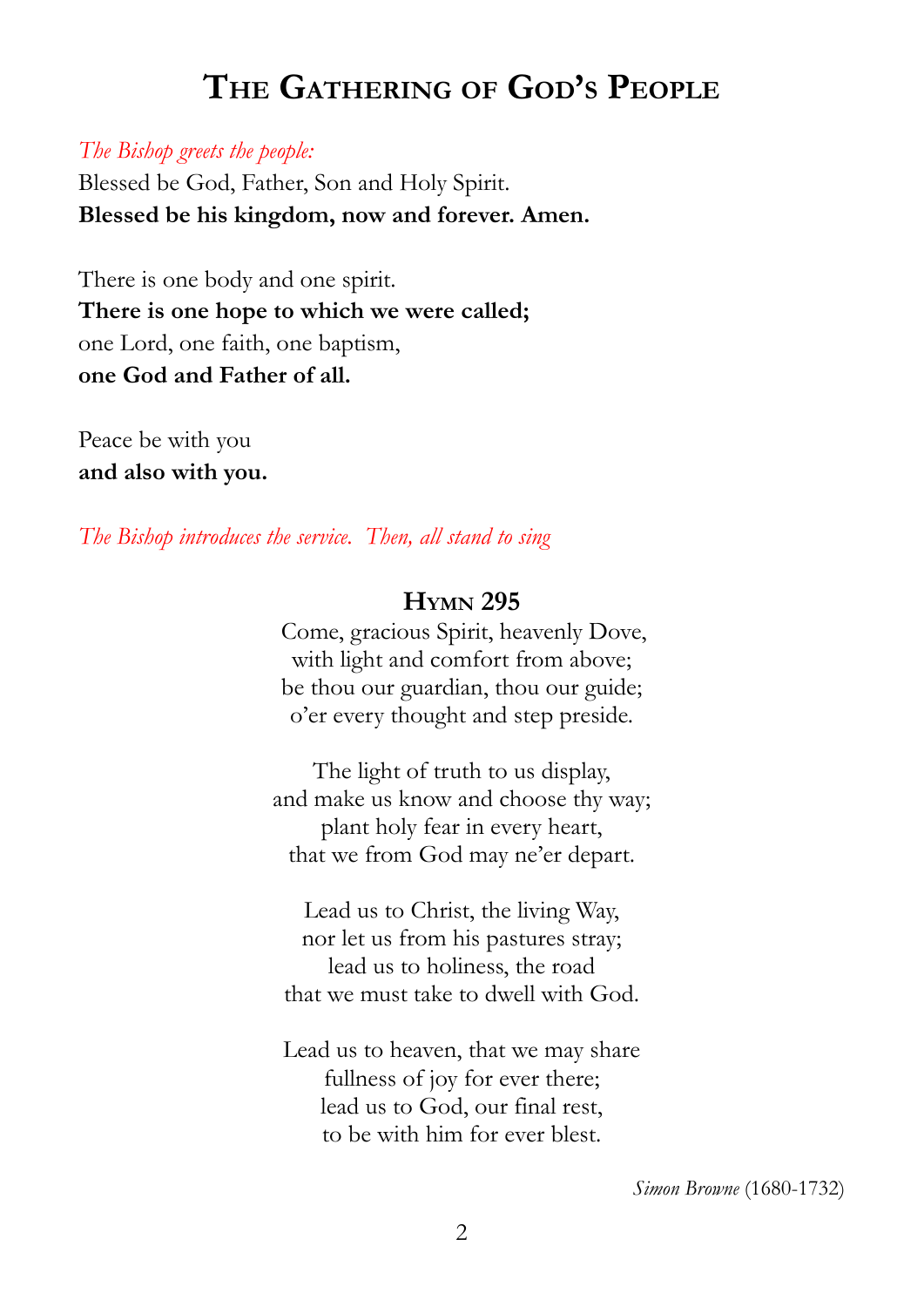#### **THE PRESENTATION**

*The parents/guardians or other sponsors stand with the candidates in their pews. The Bishop asks the candidates:*

Have you been baptized in the name of the Father, and of the Son, and of the Holy Spirit?

#### **I have.**

Are you ready with your own mouth and from your own heart to affirm your faith in Jesus Christ? **I am.**

### *The Bishop addresses the whole congregation*

Faith is the gift of God to his people. In baptism the Lord adds to our number those whom he calls. People of God, will you continue to welcome these candidates and uphold them in their life in Christ? **With the help of God, we will.**

### *Silence follows for prayer*

# **The Collect of Confirmation**

Almighty and eternal God, who, for the firmer foundation of our faith, allowed your holy apostle Thomas to doubt the resurrection of your Son till word and sight convinced him: grant to us, who have not seen, that we also may believe and so confess Christ as our Lord and our God; who is alive and reigns with you, in the unity of the Holy Spirit, one God, now and forever. **Amen.**

# **PROCLAIMING AND RECEIVING THE WORD**

# **First Reading**

Ephesians 2.19-end

So then you are no longer strangers and aliens, but you are citizens with the saints and also members of the household of God, built upon the foundation of the apostles and prophets, with Christ Jesus himself as the cornerstone. In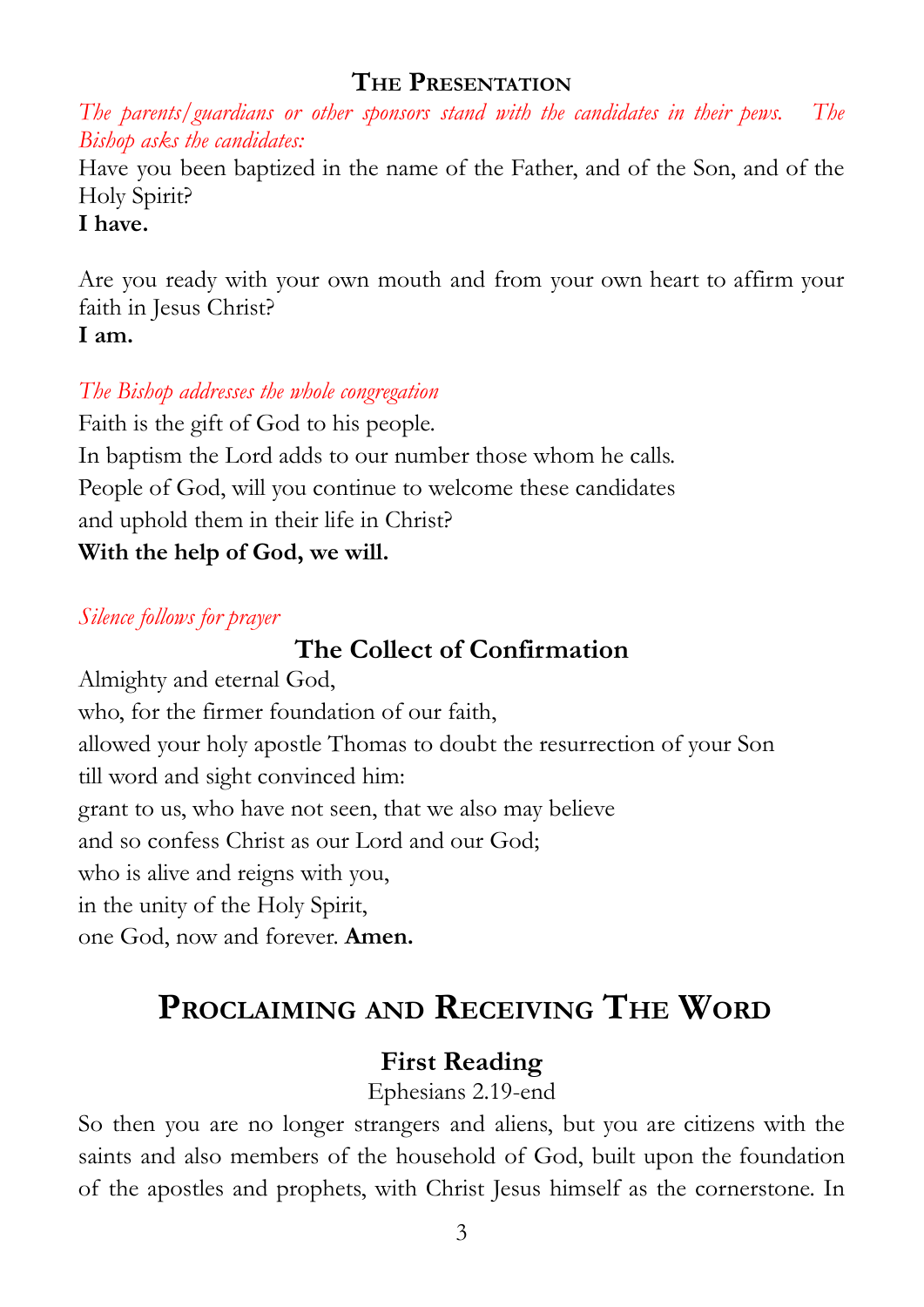him the whole structure is joined together and grows into a holy temple in the Lord; in whom you also are built together spiritually into a dwelling-place for God.

## **Gospel Reading John 20.24-29**

But Thomas (who was called the Twin), one of the twelve, was not with them when Jesus came. So the other disciples told him, 'We have seen the Lord.' But he said to them, 'Unless I see the mark of the nails in his hands, and put my finger in the mark of the nails and my hand in his side, I will not believe.'

A week later his disciples were again in the house, and Thomas was with them. Although the doors were shut, Jesus came and stood among them and said, 'Peace be with you.' Then he said to Thomas, 'Put your finger here and see my hands. Reach out your hand and put it in my side. Do not doubt but believe.' Thomas answered him, 'My Lord and my God!' Jesus said to him, 'Have you believed because you have seen me? Blessed are those who have not seen and yet have come to believe.'

## **The Sermon**

## **HYMN 611**

Christ be beside me, Christ be before me, Christ be behind me, King of my heart. Christ be within me, Christ be below me, Christ be above me, never to part.

Christ on my right hand, Christ on my left hand, Christ all around me, shield in the strife. Christ in my sleeping, Christ in my sitting, Christ in my rising, light of my life.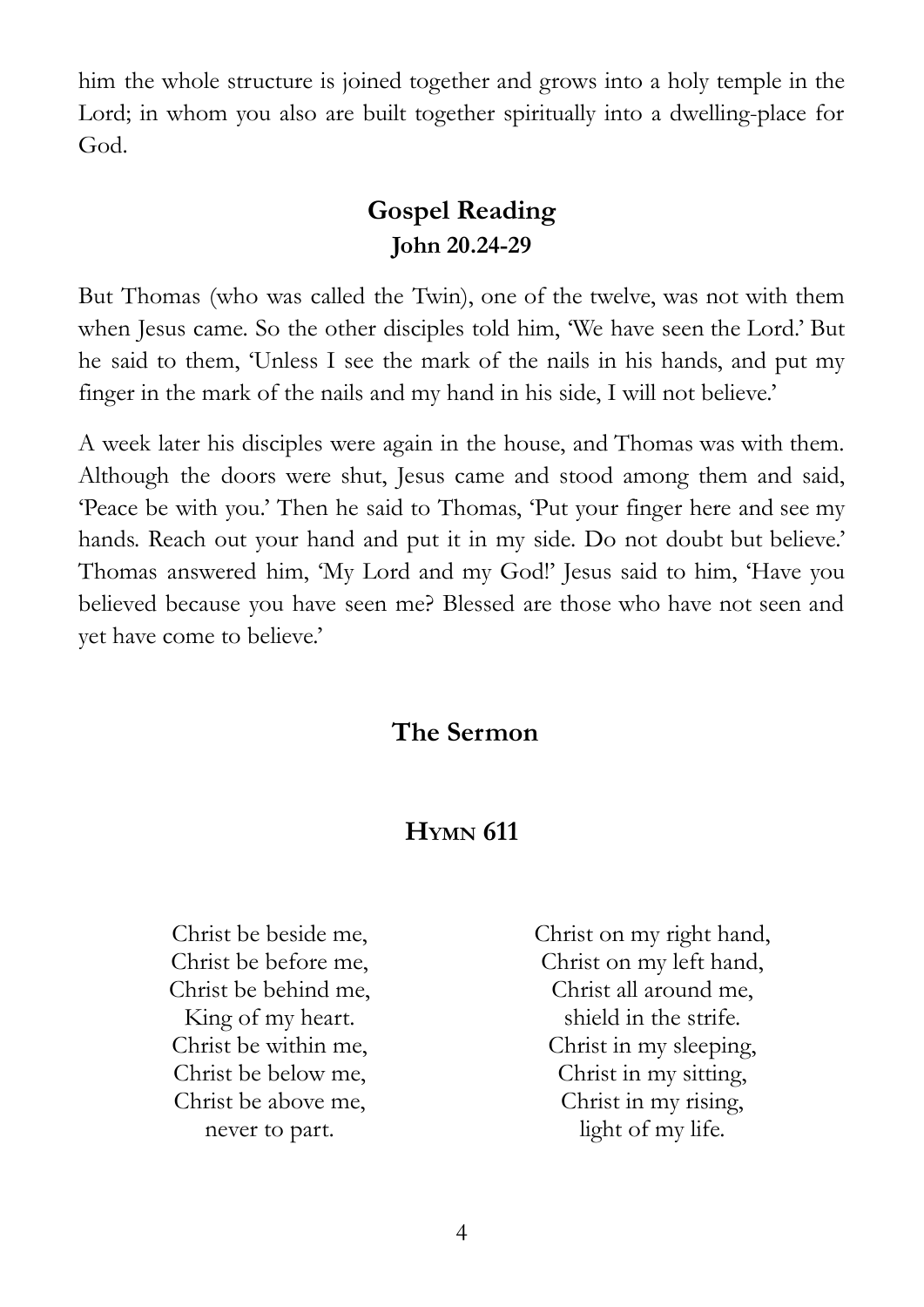Christ be in all hearts thinking about me, Christ be on all tongues telling of me. Christ be the vision in eyes that see me, in ears that hear me, Christ ever be.

> *James Quinn* (b. 1919) Adapted from The Breastplate of St Patrick

# **RESPONSE TO THE WORD**

## **THE DECISION**

*The candidates step out into the aisle adjacent to the pew where they have been seated and the Bishop puts these questions to them*

In baptism, God calls us from darkness to his marvellous light. To follow Christ means dying to sin and rising to new life with him.

Therefore I ask:

Do you reject the devil and all proud rebellion against God? **I reject them.** Do you renounce the deceit and corruption of evil? **I renounce them.** Do you repent of the sins that separate us from God and neighbour? **I repent of them.**

Do you turn to Christ as Saviour? **I turn to Christ.** Do you submit to Christ as Lord? **I submit to Christ.** Do you come to Christ, the Way, the Truth and the Life? **I come to Christ.**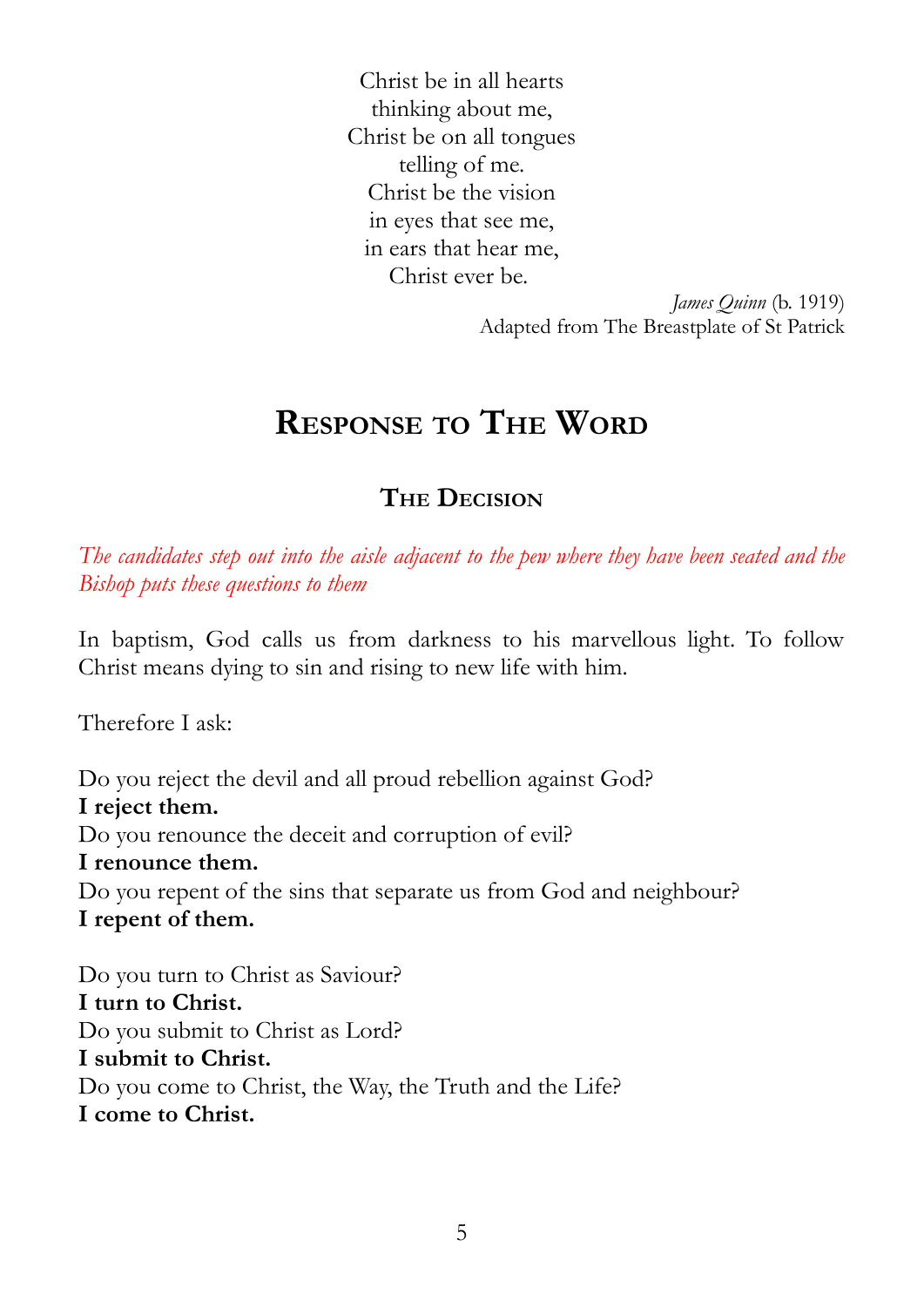## **THE PROFESSION OF FAITH**

*The Bishop asks each candidate*

Do you, *N,* believe and accept the Christian faith into which you are baptized? **I do.**

*The Bishop addresses the candidates and the congregation*

Brothers and sisters, I ask you to profess together with these candidates the faith of the Church.

Do you believe and trust in God the Father?

**I believe in God, the Father almighty, creator of heaven and earth.**

Do you believe and trust in God the Son?

**I believe in Jesus Christ, God's only Son, our Lord who was conceived by the Holy Spirit, born of the Virgin Mary, suffered under Pontius Pilate, was crucified, died, and was buried; he descended to the dead. On the third day he rose again; he ascended into heaven, he is seated at the right hand of the Father, and he will come again to judge the living and the dead.**

Do you believe and trust in God the Holy Spirit?

**I believe in the Holy Spirit, the holy catholic Church, the communion of saints, the forgiveness of sins, the resurrection of the body, and the life everlasting. Amen.**

*The Candidates remain standing in the aisle adjacent to the pew in which they have been seated.*

*The congregation kneels.*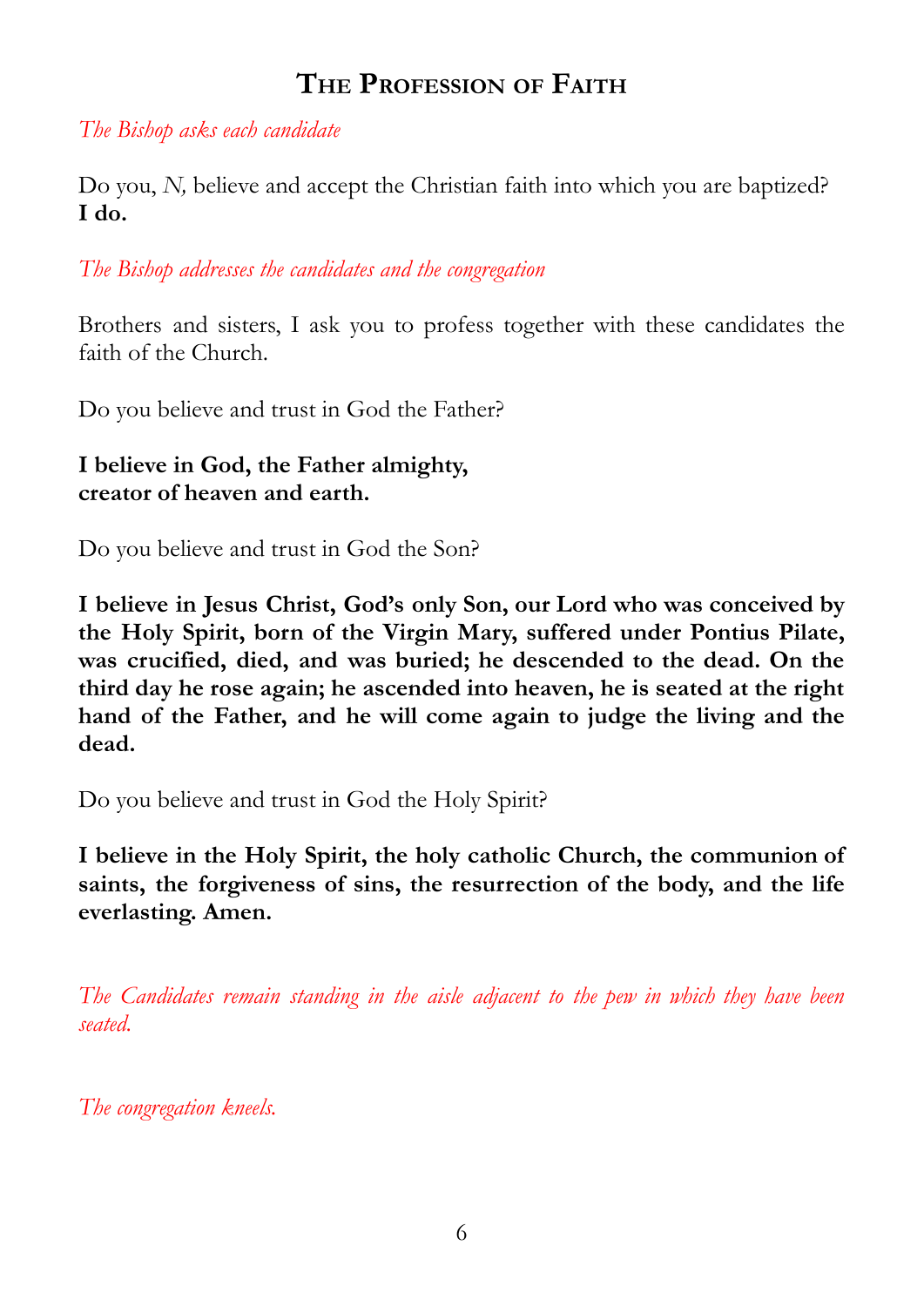### **THE CONFIRMATION**

#### *The Bishop says*

Our help is in the name of the Lord **who made heaven and earth.**

Blessed be the name of the Lord **now, and for ever. Amen.**

#### *Silence*

#### *The Bishop extends his hands towards those to be confirmed and says*

Almighty and everliving God, whose Son Jesus Christ was crucified and rose again to break the power of sin and death: We give you thanks and praise for the gift of your Holy Spirit by whom your servants have been born again and made your children. Grant that in the power of the same Holy Spirit they may continue to grow in the knowledge and likeness of Christ; increase in them your gracious gifts, the spirit of wisdom and understanding, the spirit of right judgment and inward strength, the spirit of knowledge and godly living; and fill them, O Lord, with the spirit of reverence for you.

*One by one each candidate kneels before the Bishop who addresses each candidate by name*

*N*, God has called you by name and made you his own.

*The Bishop then lays his hand on the head of each, saying* Confirm, O Lord, your servant with your Holy Spirit. *The congregation responds:* **Amen.**

*Using the Oil of Chrism the Bishop signs each with the sign of the cross saying* Receive the seal of the Spirit.

*Each candidate returns to his or her place in the aisle. When all candidates have been confirmed all say:*

**Defend, O Lord, these your servants with your heavenly grace, that they may continue yours forever, and daily increase in your Holy Spirit more and more until they come to your everlasting kingdom. Amen.**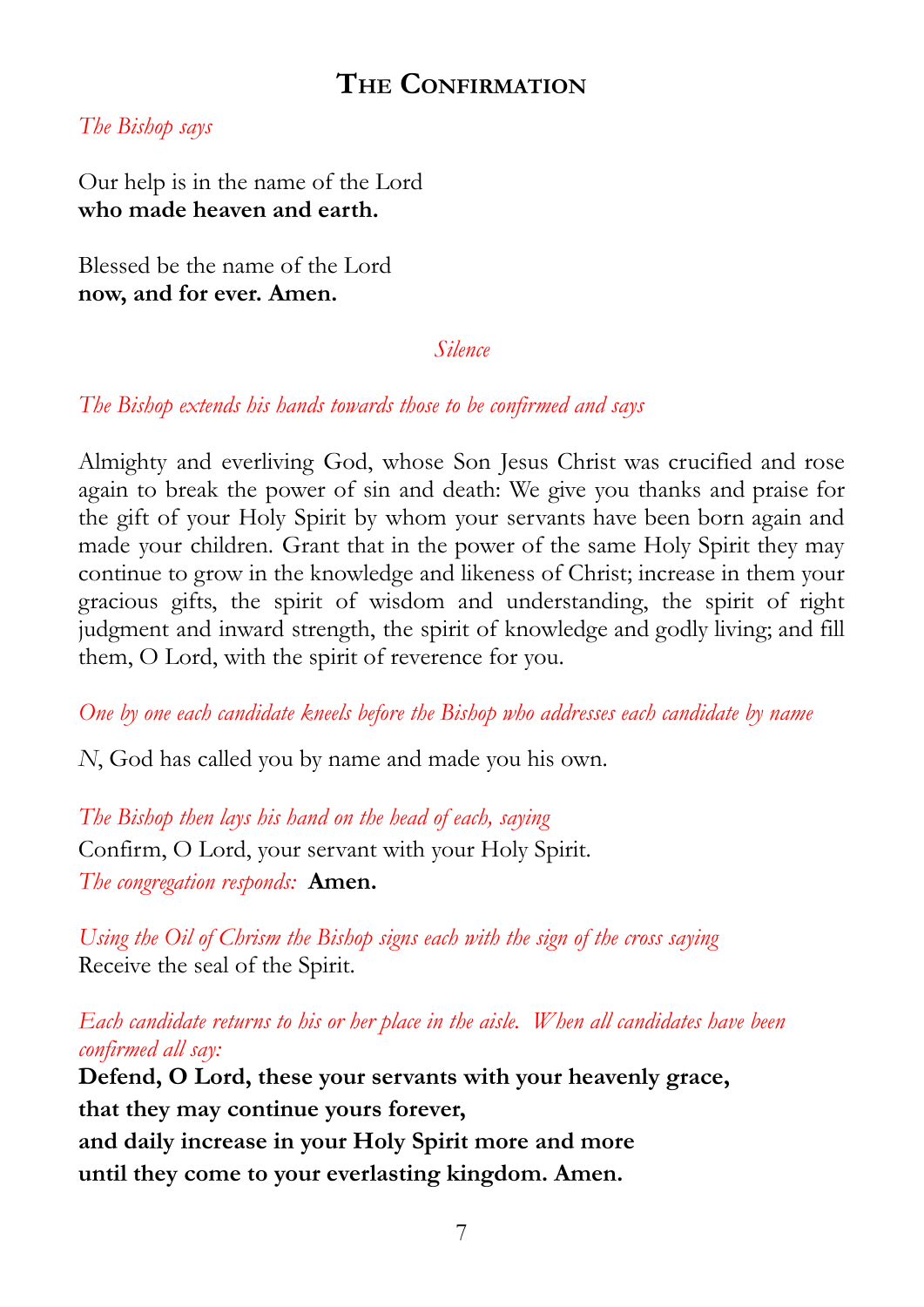#### *The Bishop prays*

Heavenly Father, we pray for your servants upon whom we have now laid our hands, after the example of the apostles, to assure them by this sign of your favour towards them. May your fatherly hand ever be over them. Let your Holy Spirit ever be with them. Lead them to know and obey your word, and keep them in eternal life; through Jesus Christ our Lord.

*The congregation responds:* **Amen.**

### **THE PRAYERS OF THE PEOPLE**

*All kneel for the prayers*

As a royal priesthood, let us pray to the Father through Christ who ever lives to intercede for us. Reveal your kingdom among the nations; may peace abound and justice flourish. *Especially for …* Your name be hallowed.

#### **Your kingdom come.**

Send down upon us the gift of the Spirit and renew your Church with power from on high. Especially this Diocese, Paul our Bishop, and all who live and work in this Parish Your name be hallowed. **Your kingdom come.**

Deliver the oppressed, strengthen the weak, heal and restore your creation. *Especially for …* Your name be hallowed. **Your kingdom come.**

Rejoicing in the fellowship of the Church on earth, we join our prayers with all the saints in glory. Your name be hallowed. **Your kingdom come.**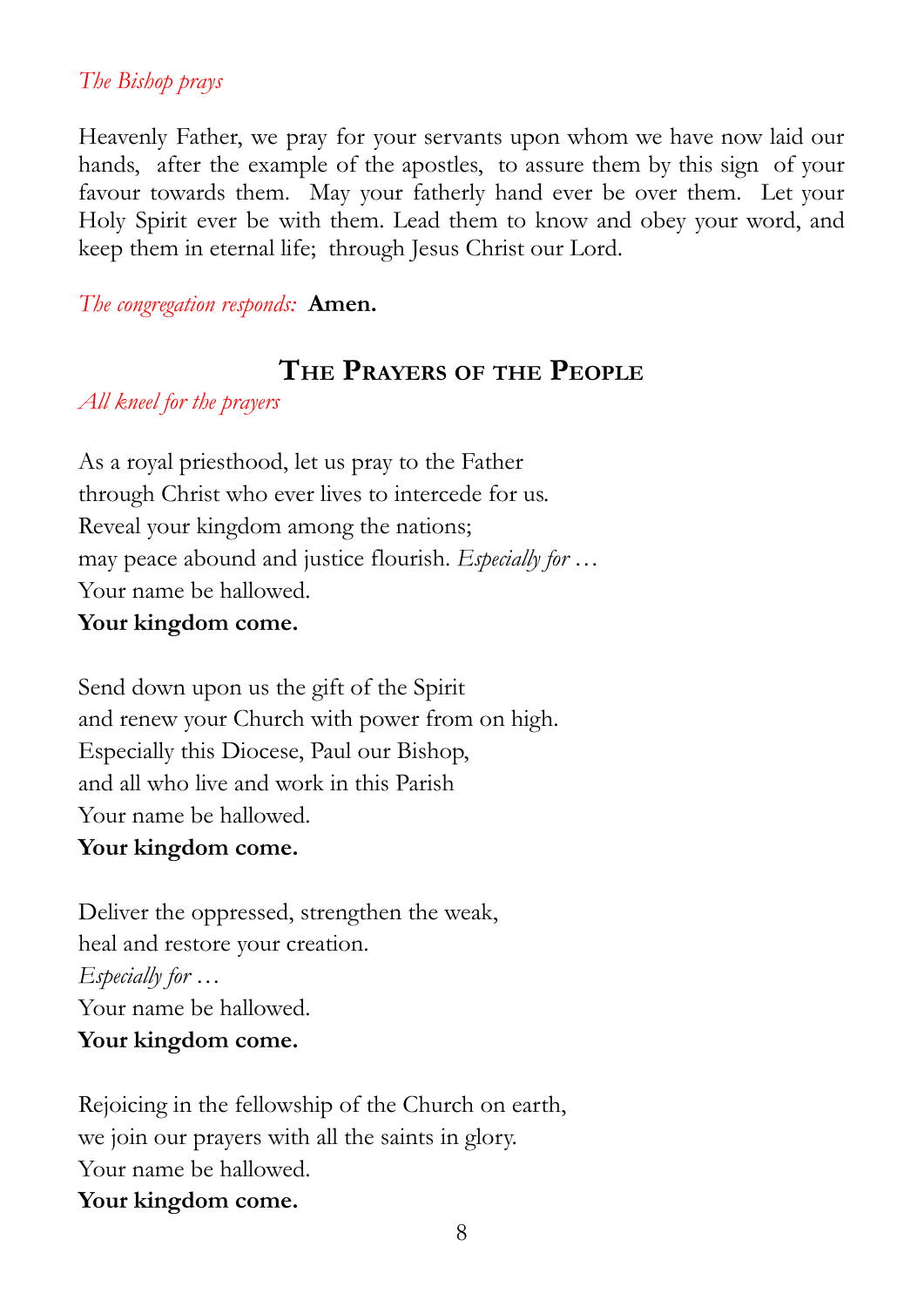#### **The Lord's Prayer**

# **THE SENDING OUT**

*During the singing of the next hymn a collection will be taken for the Bishop's Continuing Ministerial Education Fund which pays for the training and inservice training of people for lay ministry, including Readers, and ordained ministry. You are asked to give as generously as your circumstances allow, please.*

*All stand to sing*

#### **HYMN 476**

Ye watchers, and ye holy ones, bright seraphs, cherubim and thrones, raise the glad strain, alleluia! Cry out, dominions, princedoms, powers, virtues, archangels, angels' choirs, *alleluia!*

O higher than the cherubim, more glorious than the seraphim, lead their praises, alleluia! Thou bearer of the eternal Word, most gracious, magnify the Lord, *alleluia!*

Respond, ye souls in endless rest, ye patriarchs and prophets blessed, alleluia, alleluia! Ye holy twelve, ye martyrs strong, all saints triumphant, raise the song *alleluia!*

O friends, in gladness let us sing, supernal anthems echoing, alleluia! Alleluia! To God the Father, God the Son, and God the Spirit, Three in One, *alleluia!*

*Athelstan Riley (1858-1945)*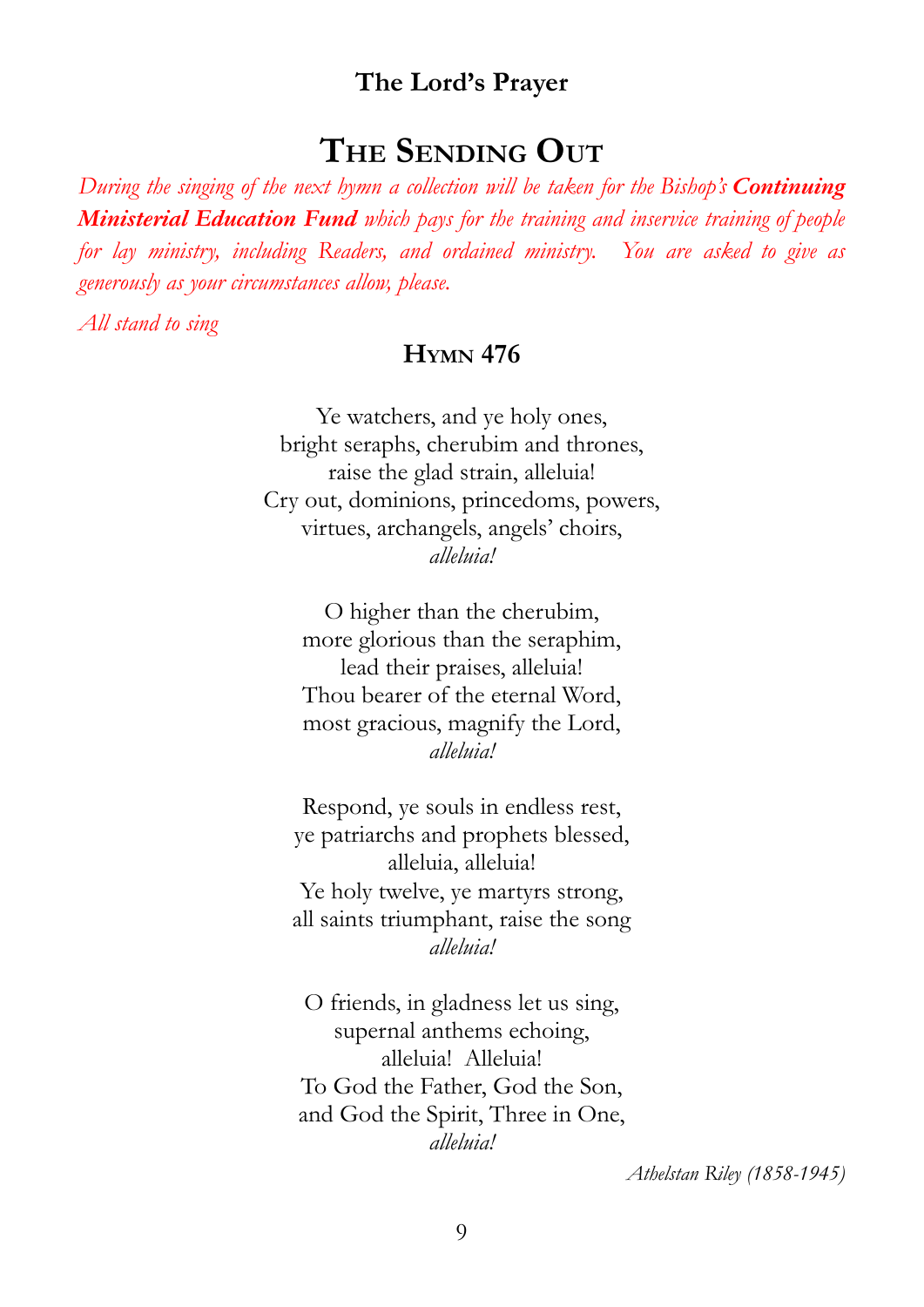# **The Commission**

Those who are baptized are called to worship and serve God.

Will you continue in the apostles' teaching and fellowship, in the breaking of the bread, and in the prayers?

**With the help of God, I will.**

Will you persevere in resisting evil, and, whenever you fall into sin, repent and return to the Lord? **With the help of God, I will.**

Will you proclaim by word and example the good news of God in Christ? **With the help of God, I will.**

Will you seek and serve Christ in all people, loving your neighbour as yourself? **With the help of God, I will.**

Will you acknowledge Christ's authority over human society, by prayer for the world and its leaders, by defending the weak, and by seeking peace and justice? **With the help of God, I will.**

May Christ dwell in your hearts through faith, that you may be rooted and grounded in love and bring forth the fruit of the spirit. **Amen.**

# **The Blessing**

*The Bishop blesses the people*

The God of all grace, who called you to his eternal glory in Christ Jesus, establish, strengthen and settle you in the faith; and the blessing of God almighty, the Father, the Son and the Holy Spirit, be upon you and remain with you always. **Amen.**

*All are sent out with these words*

Go in the light and peace of Christ. **Thanks be to God.**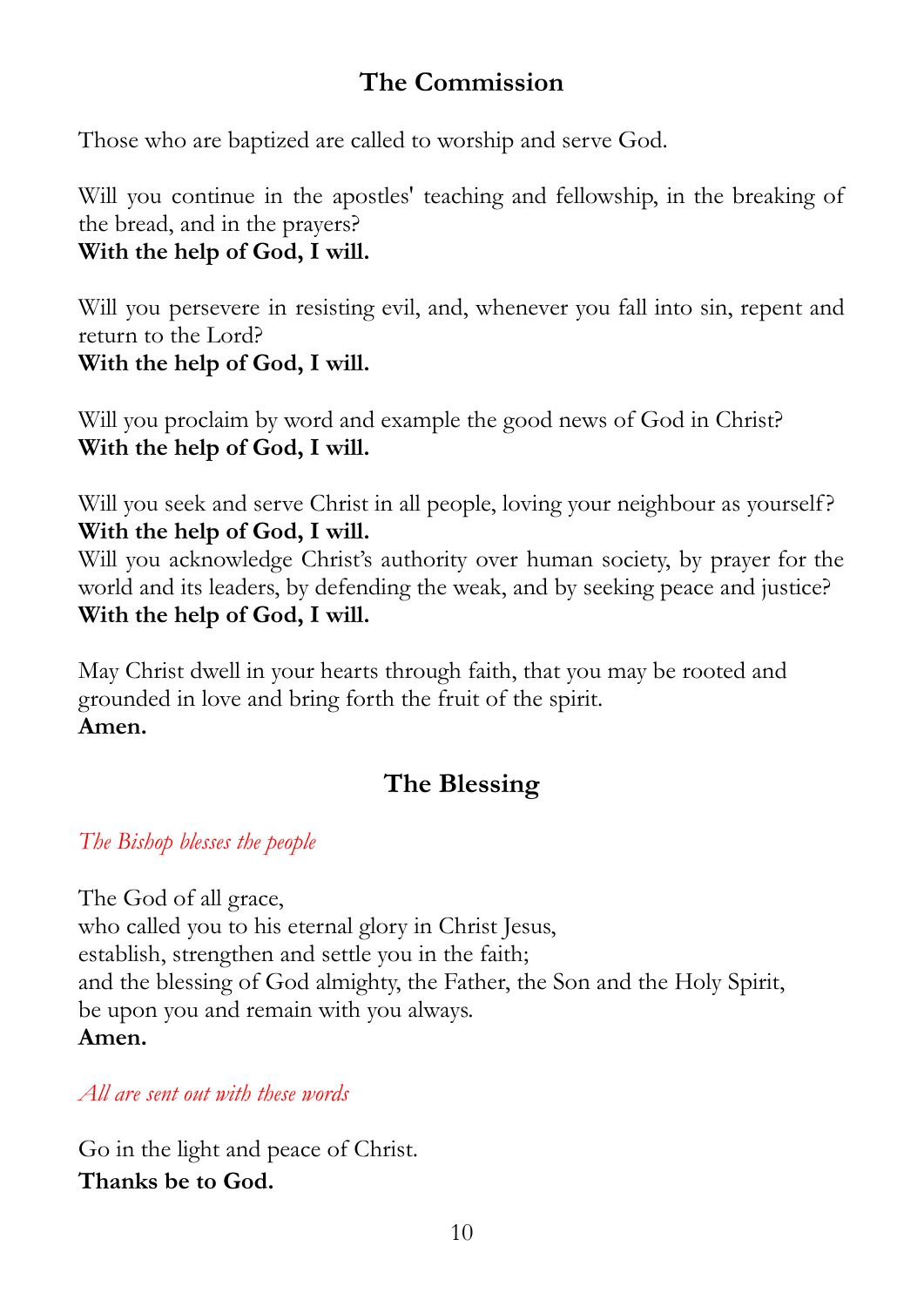*After the dismissal everyone in the congregation is asked to remain in their pews.*

*After the dismissal, the newly confirmed and their immediate families will follow the Bishop and clergy of the parish outside where a group photograph will be taken.*

*The Bishop will also stand briefly with each of the newly confirmed for one photograph.*

*Please continue to remain in your pew until the churchwardens or sidespersons invite you to leave.*